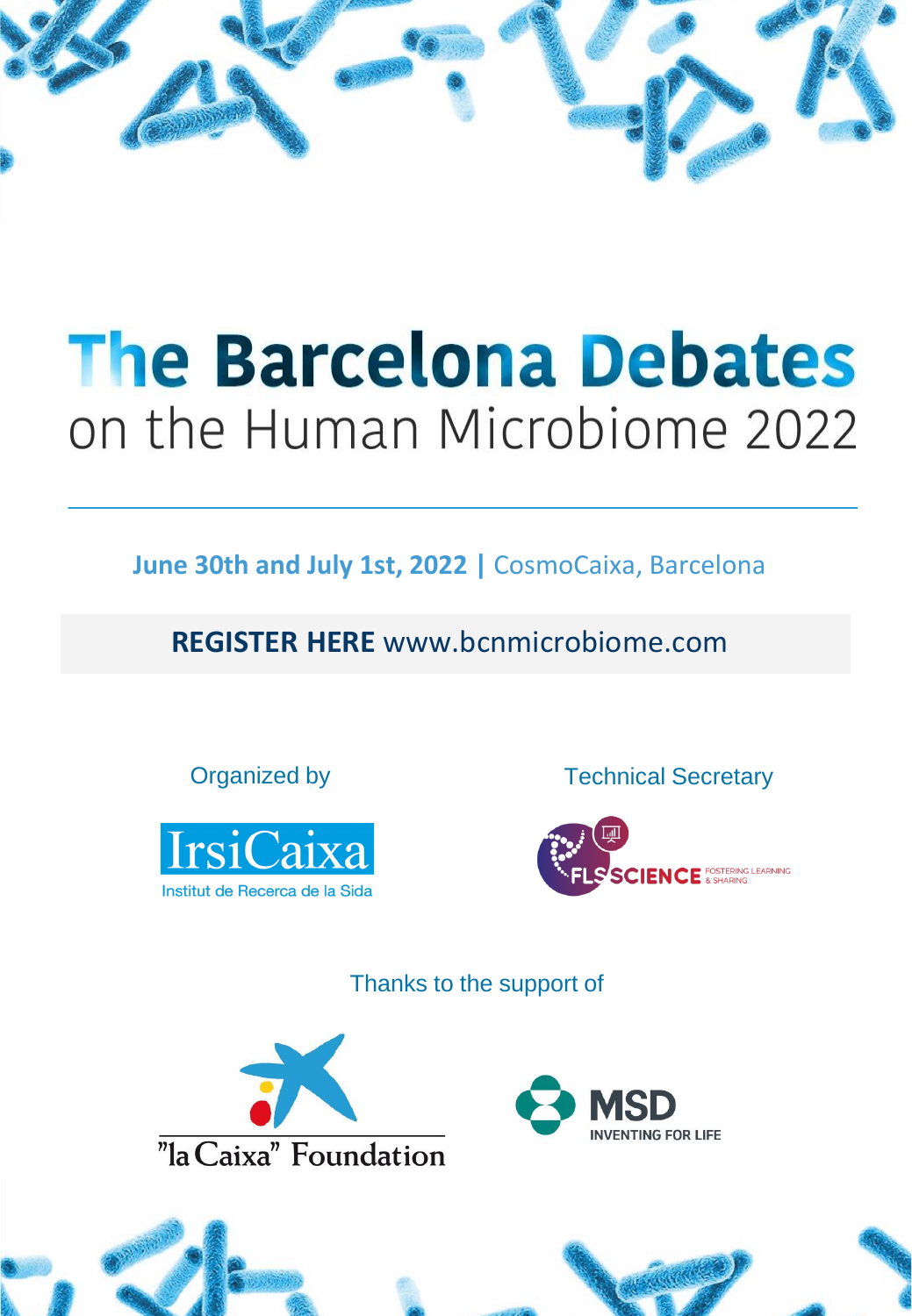

| DAY 1 Thursday 30th June 2022 |                                                                                             |                                                                                                                                                                                                                                                                                                                    |
|-------------------------------|---------------------------------------------------------------------------------------------|--------------------------------------------------------------------------------------------------------------------------------------------------------------------------------------------------------------------------------------------------------------------------------------------------------------------|
| $8.30 - 9.15h$                | <b>Registration</b>                                                                         | <b>Front Desk</b>                                                                                                                                                                                                                                                                                                  |
| $9.15 - 9.30h$                | Welcome                                                                                     | <b>Angel Font, Corporate Director of Research</b><br>and Health of "la Caixa" Foundation, Spain<br>Roger Paredes, IrsiCaixa AIDS Research<br>Institute. Hospital Universitari Germans Trias<br>i Pujol. Fight Infections Foundation, Spain<br>Francisco Guarner, Vall d'Hebron<br>Research Institute (VHIR), Spain |
| Session 1<br><b>COVID-19</b>  |                                                                                             | Chair: Jose Maria Miró, Hospital Clínic de<br>Barcelona, Spain                                                                                                                                                                                                                                                     |
| $9.30 - 10.30h$               | <b>Lung microbiome in COVID-19</b>                                                          | Frederic Bushman, University of<br>Pennsylvania, USA                                                                                                                                                                                                                                                               |
|                               | <b>Novel Insights into gut</b><br>microbiome in acute and post-<br>acute COVID-19 syndrome? | <b>Siew C Ng, Chinese University of Hong</b><br>Kong, China                                                                                                                                                                                                                                                        |
| 10.30 - 11.00h                | <b>Overall discussion</b>                                                                   |                                                                                                                                                                                                                                                                                                                    |
| 11.00 - 11.30h                | Coffee break                                                                                |                                                                                                                                                                                                                                                                                                                    |
| Session 2<br><b>CANCER</b>    |                                                                                             | Chair: Xavier Aldeguer, Ministry of<br>Research and Universities of the<br>Government of Catalonia, Spain                                                                                                                                                                                                          |
| 11.30 - 12.30h                | The gut microbiota in cancer<br>therapy                                                     | Paolo Nuciforo, Vall d'Hebron Institute of<br>Oncology, Spain                                                                                                                                                                                                                                                      |
|                               | Vaginal microbiome and cervical<br>cancer                                                   | Adam Burgener, Center for Global Health<br>and Diseases at Case Western Reserve<br>University, USA                                                                                                                                                                                                                 |
| 12.30 - 13.00h                | <b>Overall Discussion</b>                                                                   |                                                                                                                                                                                                                                                                                                                    |
| 13.00 - 14.00h                | Lunch                                                                                       |                                                                                                                                                                                                                                                                                                                    |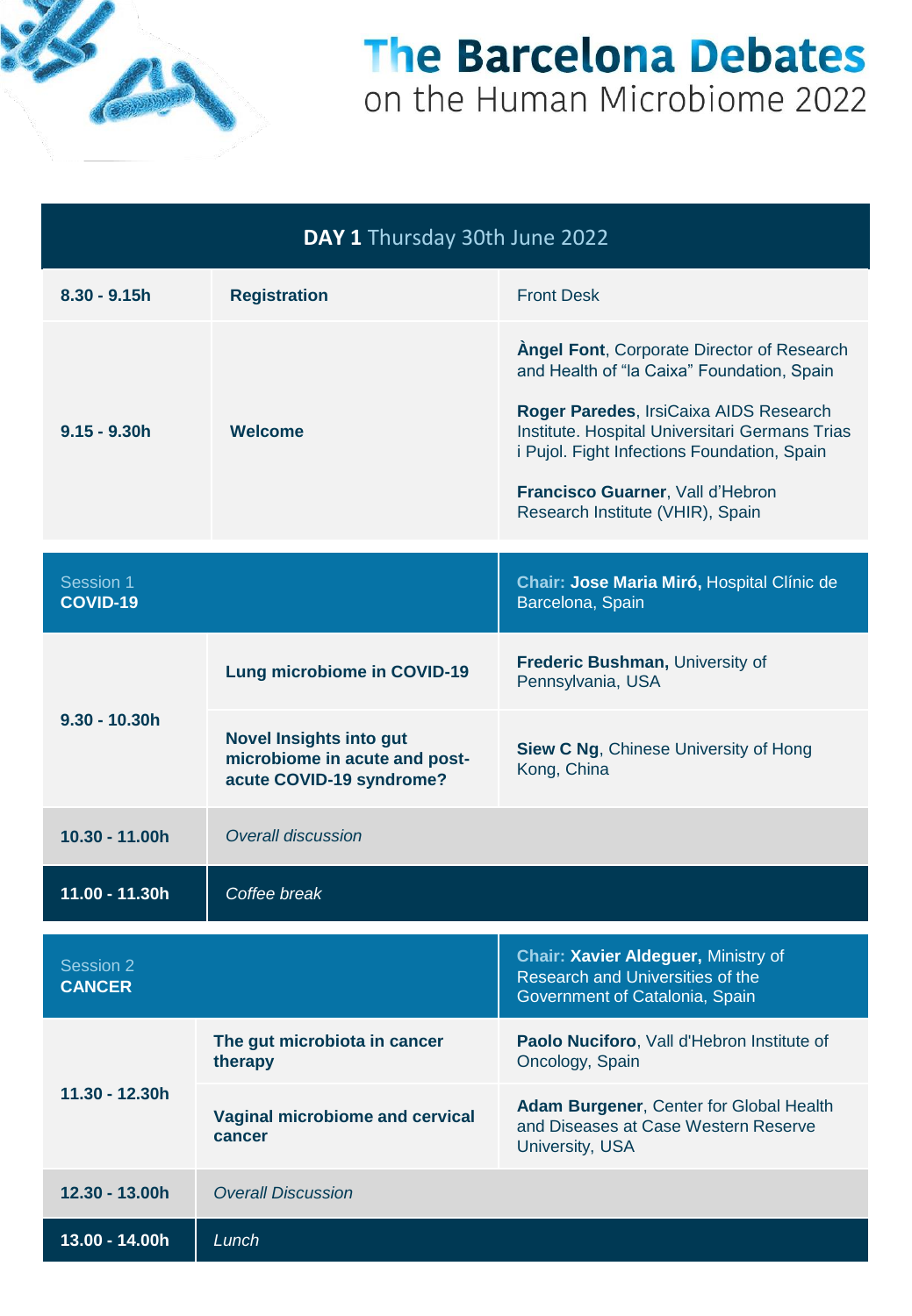

| Session 3<br><b>STRAIN-RESOLVED METAGENOMICS</b><br><b>AND MICROBIOME TRANSMISSION</b> |                                                                                  | Chair: Marc Noguera, IrsiCaixa AIDS<br>Research Institute, Hospital Universitari<br>Germans Trias i Pujol, Spain |
|----------------------------------------------------------------------------------------|----------------------------------------------------------------------------------|------------------------------------------------------------------------------------------------------------------|
| 14.00 - 15.00h                                                                         | <b>Strain-level metagenomics to</b><br>uncover the unknowns in the<br>microbiome | Nicola Segata, Computational<br>Metagenomics, Department CIBIO, Italy                                            |
|                                                                                        | Person-to-person transmission<br>of the human microbiome                         | Mireia Vallès-Colomer, University of<br>Trento, Italy                                                            |
| 15.00 - 15.30h                                                                         | Overall discussion                                                               |                                                                                                                  |
| 15.30 - 16.00h                                                                         | Coffee break                                                                     |                                                                                                                  |
|                                                                                        |                                                                                  |                                                                                                                  |
|                                                                                        |                                                                                  |                                                                                                                  |

| Session 4<br><b>METABOLIC DISORDERS</b> |                                                                                           | <b>Chair: Karine Clement, Sorbonne</b><br>Université, INSERM, France |
|-----------------------------------------|-------------------------------------------------------------------------------------------|----------------------------------------------------------------------|
| 16.00 - 17.00h                          | Involvement of the microbiome<br>in body weight gain after<br>smoking cessation           | Hagit Shapiro, Weizmann Institute of<br>Science, Israel              |
|                                         | <b>Gut microbiome dysbiosis</b><br>precedes type 2 diabetes and<br>ischemic heart disease | Oluf Pedersen, University of Copenhagen,<br><b>Denmark</b>           |
| 17.00 - 17.30h                          | Overall discussion                                                                        |                                                                      |
| 17.30h                                  | Welcome reception                                                                         |                                                                      |

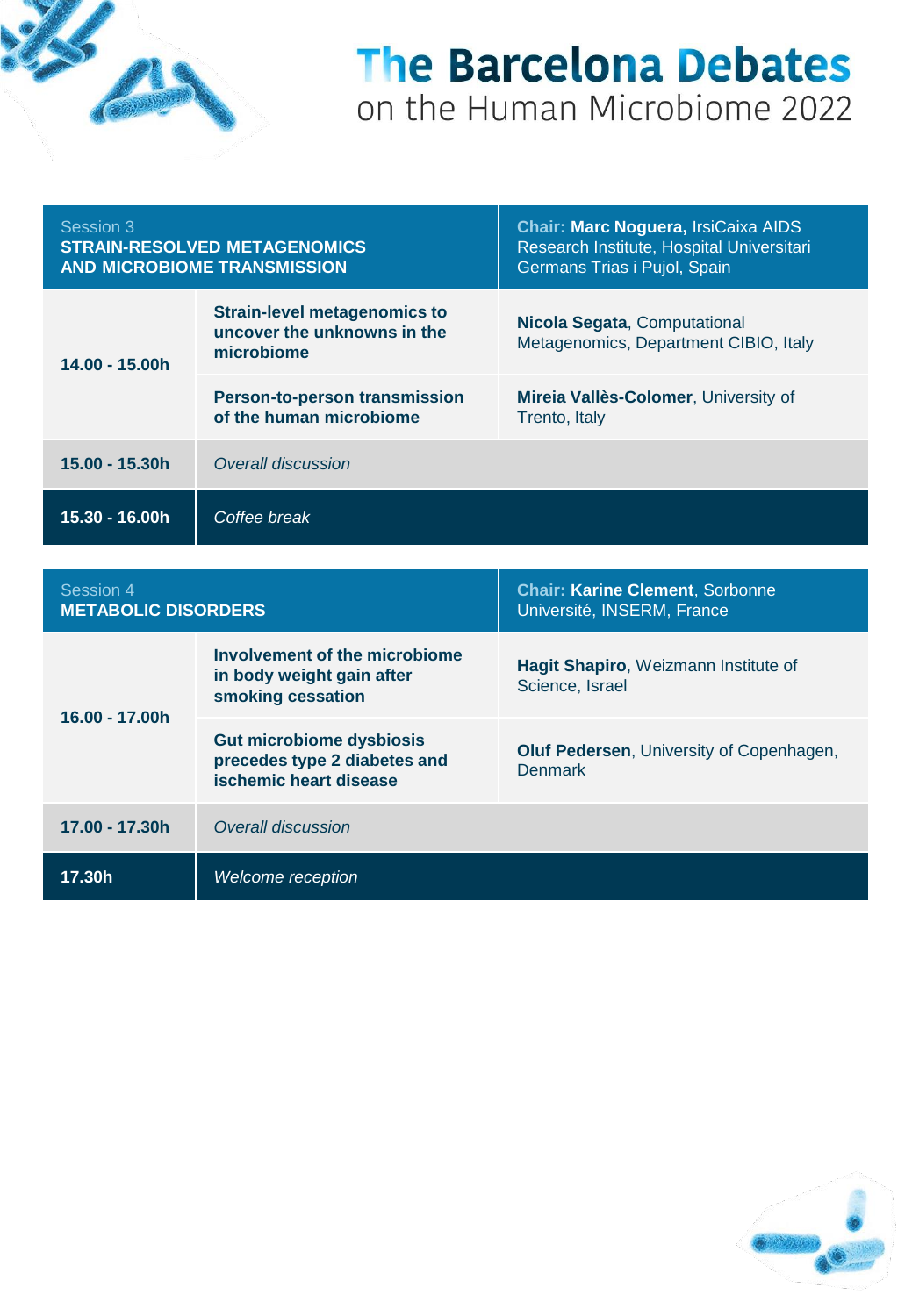

#### **DAY 2** Friday 1st July 2022

| Session 5<br><b>DYNAMICS OF THE MICROBIOME</b> |                                                                                | Chair: Roger Paredes, IrsiCaixa AIDS<br>Research Institute. Hospital Universitari<br>Germans Trias i Pujol. Fight Infections<br>Foundation, Spain |
|------------------------------------------------|--------------------------------------------------------------------------------|---------------------------------------------------------------------------------------------------------------------------------------------------|
| $9.30 - 10.30h$                                | <b>Vertical transmission: neonatal</b><br>acquisition of the microbiome        | Maria Carmen Collado, Instituto de<br>Agroquímica y Tecnología de Alimentos<br>(IATA), Spain                                                      |
|                                                | Horizontal transmission of gut<br>microbes between adult<br><b>individuals</b> | <b>Stanislav Dusko Ehrlich, Institut National de</b><br>la Recherche Agronomique (INRA), France                                                   |
| $10.30 - 11.00h$                               | Overall discussion                                                             |                                                                                                                                                   |
| 11.00 - 11.30h                                 | Coffee break                                                                   |                                                                                                                                                   |
|                                                |                                                                                |                                                                                                                                                   |
| Session 6                                      |                                                                                | Chair: Chaysavanh Manichanh, VHIR,                                                                                                                |

| ט ווטוטטע<br><b>INFLAMMATORY BOWEL DISEASES</b> |                                                                               | $\mathbf{v}$ nan Dinayoayanni manifonanni, yi m $\alpha$<br>Spain & Natalia Borruel, VHIR, Spain |
|-------------------------------------------------|-------------------------------------------------------------------------------|--------------------------------------------------------------------------------------------------|
| $11.30 - 12.30h$                                | Autologous fecal microbiota<br>transfer in acute myeloid<br>leukemia patients | <b>Joël Doré, Institut National de la Recherche</b><br>Agronomique, France                       |
|                                                 | <b>Trials testing FMT in IBD</b>                                              | Harry Sokol, Sorbonne Université, APHP,<br><b>INSERM, INRA, France</b>                           |
| 12.30 - 13.00h                                  | Overall discussion                                                            |                                                                                                  |
| 13.00h                                          | <b>Meeting closure</b>                                                        | Francisco Guarner, VHIR, Spain                                                                   |